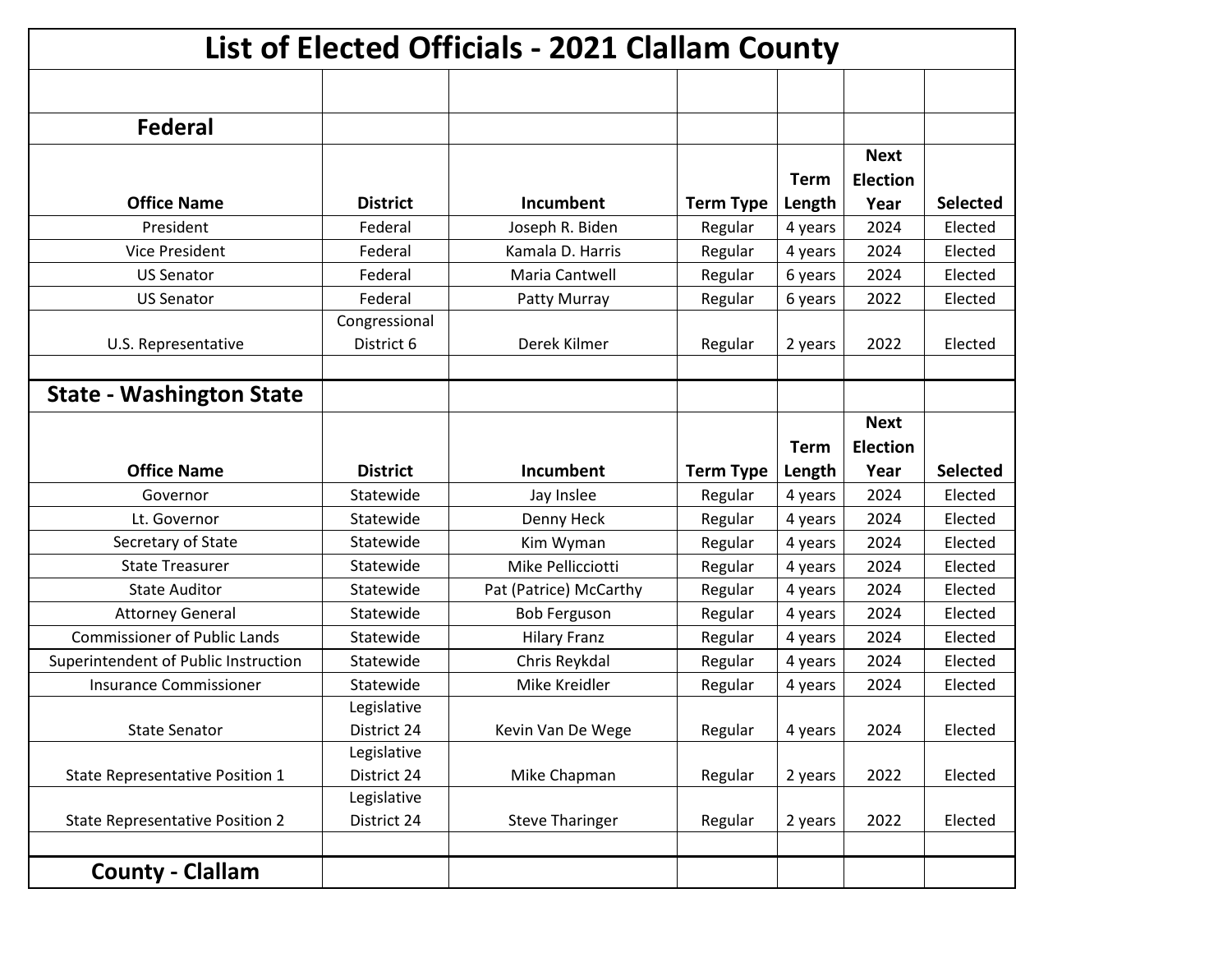|                                          |                                  |                       |                  |             | <b>Next</b>     |                 |
|------------------------------------------|----------------------------------|-----------------------|------------------|-------------|-----------------|-----------------|
|                                          |                                  |                       |                  | <b>Term</b> | <b>Election</b> |                 |
| <b>Office Name</b>                       | <b>District</b>                  | Incumbent             | <b>Term Type</b> | Length      | Year            | <b>Selected</b> |
| <b>County Assessor</b>                   | County                           | Pamela Rushton        | Regular          | 4 years     | 2022            | Elected         |
| <b>County Auditor</b>                    | County                           | Shoona Riggs          | Regular          | 4 years     | 2022            | Elected         |
| <b>County Director of Community</b>      |                                  |                       |                  |             |                 |                 |
| Development                              | County                           | Mary Ellen Winborn    | Regular          | 4 years     | 2022            | Elected         |
| <b>County Prosecuting Attorney</b>       | County                           | <b>Mark Nichols</b>   | Regular          | 4 years     | 2022            | Elected         |
| <b>County Sheriff</b>                    | County                           | <b>Bill Benedict</b>  | Regular          | 4 years     | 2022            | Elected         |
| <b>County Treasurer</b>                  | County                           | Teresa Marchi         | Regular          | 4 years     | 2022            | Elected         |
| County Commissioner District No 1        | County<br>Commissioner<br>Dist 1 | Mark Ozias            | Regular          | 4 years     | 2023            | Elected         |
| <b>County Commissioner District No 2</b> | County<br>Commissioner<br>Dist 2 | Randy Johnson         | Regular          | 4 years     | 2024            | Elected         |
| <b>County Commissioner District No 3</b> | County<br>Commissioner<br>Dist 3 | <b>Bill Peach</b>     | Regular          | 4 years     | 2022            | Elected         |
| <b>Judicial - Supreme Court</b>          |                                  |                       |                  |             |                 |                 |
|                                          |                                  |                       |                  |             | <b>Next</b>     |                 |
|                                          |                                  |                       |                  | <b>Term</b> | <b>Election</b> |                 |
| <b>Office Name</b>                       | <b>District</b>                  | Incumbent             | <b>Term Type</b> | Length      | Year            | <b>Selected</b> |
| Justice Position #01                     | Supreme Court                    | Mary I. Yu            | Regular          | 6 years     | 2022            | Elected         |
| Justice Position #02                     | Supreme Court                    | Susan Owens           | Regular          | 6 years     | 2024            | Elected         |
| Justice Position #03                     | Supreme Court                    | Raquel Montoya-Lewis  | <b>S&amp;F</b>   | 6 years     | 2026            | Elected         |
| Justice Position #04                     | Supreme Court                    | Charles W. Johnson    | Regular          | 6 years     | 2026            | Elected         |
| Justice Position #05                     | Supreme Court                    | Barbara Madsen        | Regular          | 6 years     | 2022            | Elected         |
| Justice Position #06                     | Supreme Court                    | G. Helen Whitener     | Unexpired        | 6 years     | 2022            | Elected         |
| Justice Position #07                     | Supreme Court                    | Debra L. Stephens     | Regular          | 6 years     | 2026            | Elected         |
| Justice Position #08                     | Supreme Court                    | <b>Steve Gonzalez</b> | Regular          | 6 years     | 2024            | Elected         |
| Justice Position #09                     | Supreme Court                    | Sheryl Gordon McCloud | Regular          | 6 years     | 2024            | Elected         |
| <b>Judicial - Court of Appeals</b>       |                                  |                       |                  |             |                 |                 |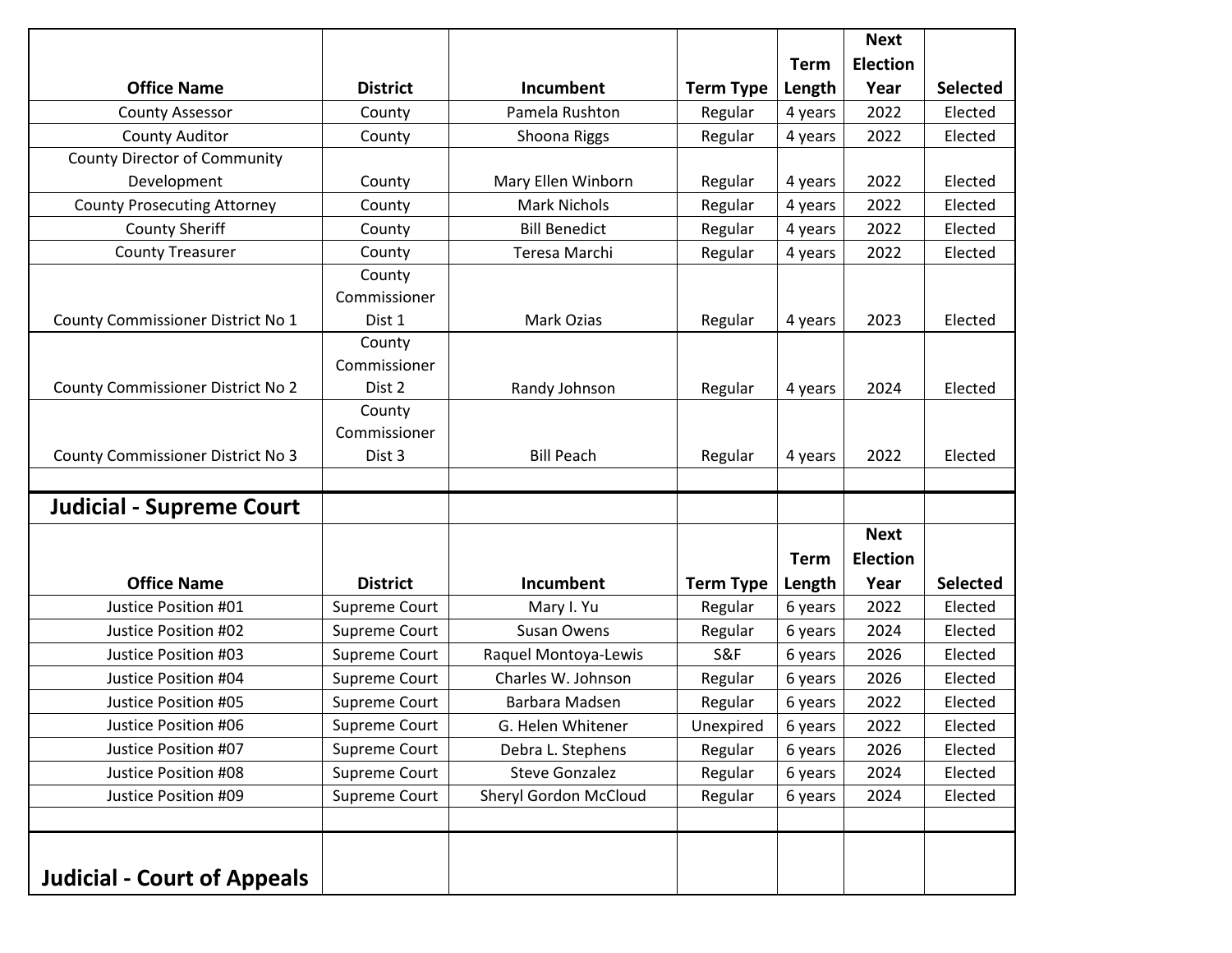|                                    |                         |                             |                  |             | <b>Next</b>     |                 |
|------------------------------------|-------------------------|-----------------------------|------------------|-------------|-----------------|-----------------|
|                                    |                         |                             |                  | <b>Term</b> | <b>Election</b> |                 |
| <b>Office Name</b>                 | <b>District</b>         | Incumbent                   | <b>Term Type</b> | Length      | Year            | <b>Selected</b> |
|                                    | Court of                |                             |                  |             |                 |                 |
|                                    | Appeals,                |                             |                  |             |                 |                 |
|                                    | Division 2,             |                             |                  |             |                 |                 |
| Judge Position 1                   | District 2              | Lisa L. Sutton              | Regular          | 6 years     | 2026            | Elected         |
|                                    | Court of                |                             |                  |             |                 |                 |
|                                    | Appeals,                |                             |                  |             |                 |                 |
|                                    | Division 2,             |                             |                  |             |                 |                 |
| Judge Position 2                   | District 2              | Rebecca Glasgow             | Regular          | 6 years     | 2024            | Elected         |
|                                    |                         |                             |                  |             |                 |                 |
| <b>Judicial - Clallam Superior</b> |                         |                             |                  |             |                 |                 |
| <b>Court</b>                       |                         |                             |                  |             |                 |                 |
|                                    |                         |                             |                  |             | <b>Next</b>     |                 |
|                                    |                         |                             |                  | <b>Term</b> | <b>Election</b> |                 |
| <b>Office Name</b>                 | <b>District</b>         | Incumbent                   | <b>Term Type</b> | Length      | Year            | <b>Selected</b> |
|                                    | <b>Clallam Superior</b> |                             |                  |             |                 |                 |
| Judge Position 1                   | Court                   | Lauren Erickson             | Regular          | 4 years     | 2024            | Elected         |
|                                    | <b>Clallam Superior</b> |                             |                  |             |                 |                 |
| Judge Position 2                   | Court                   | Simon Barnhart              | Regular          | 4 years     | 2024            | Elected         |
|                                    | <b>Clallam Superior</b> |                             |                  |             |                 |                 |
| Judge Position 3                   | Court                   | <b>Brent Basden</b>         | Regular          | 4 years     | 2024            | Elected         |
|                                    |                         |                             |                  |             |                 |                 |
| <b>Judicial - District Court 1</b> |                         |                             |                  |             |                 |                 |
|                                    |                         |                             |                  |             | <b>Next</b>     |                 |
|                                    |                         |                             |                  | <b>Term</b> | <b>Election</b> |                 |
| <b>Office Name</b>                 | <b>District</b>         | <b>Incumbent</b>            | <b>Term Type</b> | Length      | Year            | <b>Selected</b> |
| Judge - District Court 1           | District Court 1        | Dave Neupert                | Regular          | 4 years     | 2022            | Elected         |
|                                    |                         |                             |                  |             |                 |                 |
| <b>Judicial - District Court 2</b> |                         |                             |                  |             |                 |                 |
|                                    |                         |                             |                  |             | <b>Next</b>     |                 |
|                                    |                         |                             |                  | <b>Term</b> | <b>Election</b> |                 |
| <b>Office Name</b>                 | <b>District</b>         | Incumbent                   | <b>Term Type</b> | Length      | Year            | <b>Selected</b> |
| Judge - District Court 2           | <b>District Court 2</b> | <b>Charles Bruce Hanify</b> | Appointed        | 4 years     | 2022            | Appointed       |
|                                    |                         |                             |                  |             |                 |                 |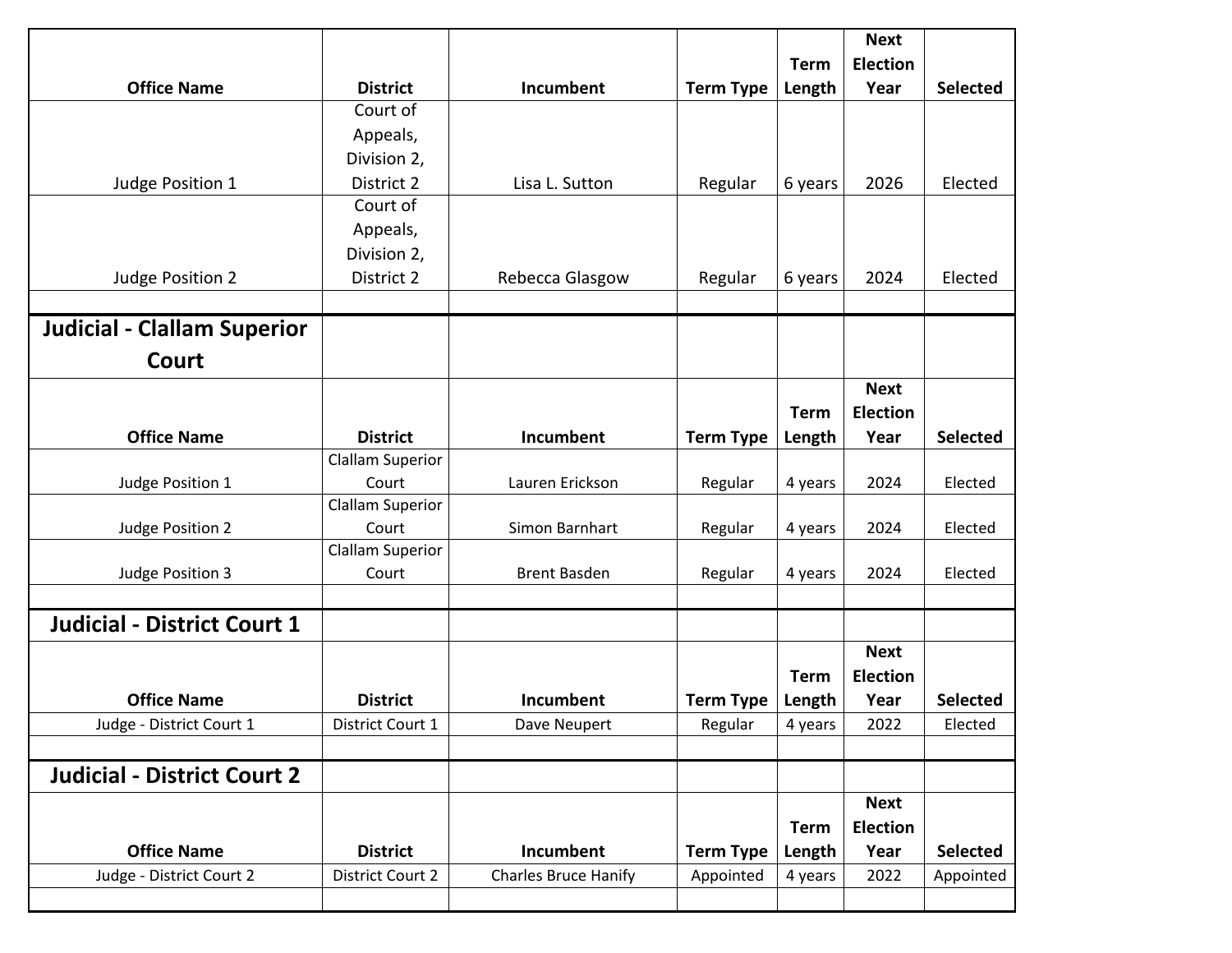| <b>Public Utility - Public Utility</b> |                          |                      |                  |             |                 |                 |
|----------------------------------------|--------------------------|----------------------|------------------|-------------|-----------------|-----------------|
| <b>District 1</b>                      |                          |                      |                  |             |                 |                 |
|                                        |                          |                      |                  |             | <b>Next</b>     |                 |
|                                        |                          |                      |                  | Term        | <b>Election</b> |                 |
| <b>Office Name</b>                     | <b>District</b>          | Incumbent            | <b>Term Type</b> | Length      | Year            | <b>Selected</b> |
|                                        | <b>Public Utility</b>    |                      |                  |             |                 |                 |
| Commissioner District No. 1            | District 1               | <b>Will Purser</b>   | Regular          | 6 years     | 2022            | Elected         |
|                                        | <b>Public Utility</b>    |                      |                  |             |                 |                 |
| <b>Commissioner District No. 2</b>     | District 1               | <b>Rick Paschall</b> | S&F              | 6 years     | 2026            | Elected         |
|                                        | <b>Public Utility</b>    |                      |                  |             |                 |                 |
| <b>Commissioner District No. 3</b>     | District 1               | Jim Waddell          | Regular          | 6 years     | 2024            | Elected         |
|                                        |                          |                      |                  |             |                 |                 |
| <b>Port of Port Angeles</b>            |                          |                      |                  |             |                 |                 |
| <b>Commissioner</b>                    |                          |                      |                  |             |                 |                 |
|                                        |                          |                      |                  |             | <b>Next</b>     |                 |
|                                        |                          |                      |                  | <b>Term</b> | <b>Election</b> |                 |
| <b>Office Name</b>                     | <b>District</b>          | Incumbent            | <b>Term Type</b> | Length      | Year            | <b>Selected</b> |
|                                        | Port of Port             |                      |                  |             |                 |                 |
| Commissioner District No. 1            | Angeles                  | Colleen McAleer      | Regular          | 4 years     | 2021            | Elected         |
|                                        | Port of Port             |                      |                  |             |                 |                 |
| <b>Commissioner District No. 2</b>     | Angeles                  | Steven Burke         | <b>S&amp;F</b>   | 4 years     | 2021            | Elected         |
|                                        | Port of Port             |                      |                  |             |                 |                 |
| <b>Commissioner District No. 3</b>     | Angeles                  | Connie Beauvais      | Regular          | 4 years     | 2023            | Elected         |
| <b>Hospital District 1</b>             |                          |                      |                  |             |                 |                 |
|                                        |                          |                      |                  |             | <b>Next</b>     |                 |
|                                        |                          |                      |                  | <b>Term</b> | <b>Election</b> |                 |
| <b>Office Name</b>                     | <b>District</b>          | Incumbent            | Term Type        | Length      | Year            | Selected        |
|                                        | <b>Hospital District</b> |                      |                  |             |                 |                 |
| <b>Commissioner Position No. 1</b>     | $\mathbf{1}$             | Daisy Anderson       | Regular          | 6 years     | 2025            | Elected         |
|                                        | <b>Hospital District</b> |                      |                  |             |                 |                 |
| <b>Commissioner Position No. 2</b>     | $\mathbf{1}$             | Patricia Birch       | S&F              | 6 years     | 2023            | Elected         |
|                                        | <b>Hospital District</b> |                      |                  |             |                 |                 |
| <b>Commissioner Position No. 3</b>     | $\mathbf{1}$             | Donald Lawley        | Regular          | 6 years     | 2021            | Elected         |
|                                        | <b>Hospital District</b> |                      |                  |             |                 |                 |
| <b>Commissioner Position No. 4</b>     | $\mathbf{1}$             | Sandy Schier         | Regular          | 6 years     | 2023            | Elected         |
|                                        |                          |                      |                  |             |                 |                 |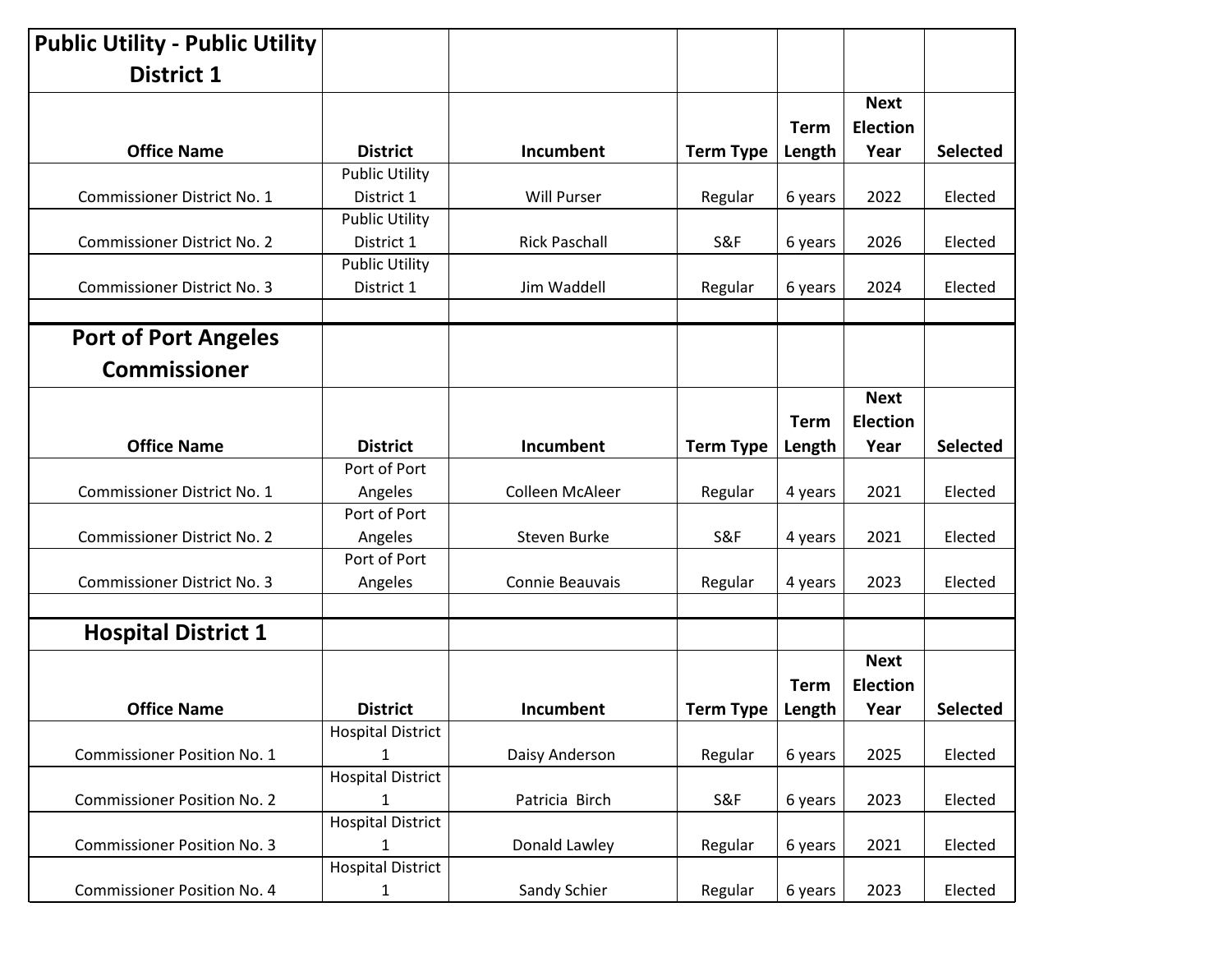|                                     | <b>Hospital District</b>      |                     |                  |             |                                |                 |
|-------------------------------------|-------------------------------|---------------------|------------------|-------------|--------------------------------|-----------------|
| <b>Commissioner Position No. 5</b>  | 1                             | <b>VACANT</b>       | Regular          | 6 Years     | 2021                           | Elected         |
|                                     |                               |                     |                  |             |                                |                 |
| <b>Hospital District 2</b>          |                               |                     |                  |             |                                |                 |
|                                     |                               |                     |                  | <b>Term</b> | <b>Next</b><br><b>Election</b> |                 |
| <b>Office Name</b>                  | <b>District</b>               | Incumbent           | <b>Term Type</b> | Length      | Year                           | <b>Selected</b> |
|                                     | <b>Hospital District</b>      |                     |                  |             |                                |                 |
| <b>Commissioner At Large</b>        | 2                             | Jim Leskinovitch    | Regular          | 6 years     | 2021                           | Elected         |
|                                     | <b>Hospital District</b>      |                     |                  |             |                                |                 |
| Commissioner Dist. No. 1 Pos. No. 1 | 2                             | Ann Marie Henninger | Regular          | 6 years     | 2025                           | Elected         |
|                                     | <b>Hospital District</b>      |                     |                  |             |                                |                 |
| Commissioner Dist. No. 1 Pos. No. 2 | 2<br><b>Hospital District</b> | J. Thomas Oblak     | Regular          | 6 years     | 2021                           | Elected         |
| Commissioner Dist. No. 2 Pos. No. 1 | 2                             | John B. Nutter      | Regular          | 6 years     | 2023                           | Elected         |
|                                     | <b>Hospital District</b>      |                     |                  |             |                                |                 |
| Commissioner Dist. No. 2 Pos. No. 2 | $\mathcal{P}$                 | Jean Hordyk         | Regular          | 6 years     | 2025                           | Elected         |
|                                     | <b>Hospital District</b>      |                     |                  |             |                                |                 |
| Commissioner Dist. No. 3 Pos. No. 1 | 2                             | Thom Hightower      | Unexpired        | 6 years     | 2021                           | Elected         |
|                                     | <b>Hospital District</b>      |                     |                  |             |                                |                 |
| Commissioner Dist. No. 3 Pos. No. 2 | 2                             | John Miles          | Regular          | 6 years     | 2023                           | Elected         |
|                                     |                               |                     |                  |             |                                |                 |
| <b>City of Forks</b>                |                               |                     |                  |             |                                |                 |
|                                     |                               |                     |                  |             | <b>Next</b>                    |                 |
|                                     |                               |                     |                  | <b>Term</b> | <b>Election</b>                |                 |
| <b>Office Name</b>                  | <b>District</b>               | Incumbent           | <b>Term Type</b> | Length      | Year                           | <b>Selected</b> |
| Council Position No. 1              | City of Forks                 | Juanita Weissenfels | Regular          | 4 years     | 2023                           | Elected         |
| <b>Council Position No. 2</b>       | City of Forks                 | John D. Hillcar     | Regular          | 4 years     | 2021                           | Elected         |
| <b>Council Position No. 3</b>       | City of Forks                 | Joe Soha            | Regular          | 4 years     | 2021                           | Elected         |
| Council Position No. 4              | City of Forks                 | Jeff Gingell        | Regular          | 4 years     | 2023                           | Elected         |
| <b>Council Position No. 5</b>       | City of Forks                 | Mike Gilstrap       | Regular          | 4 years     | 2023                           | Elected         |
| Mayor                               | City of Forks                 | Tim Fletcher        | Regular          | 4 years     | 2021                           | Elected         |
|                                     |                               |                     |                  |             |                                |                 |
| <b>City of Port Angeles</b>         |                               |                     |                  |             |                                |                 |
|                                     |                               |                     |                  |             | <b>Next</b>                    |                 |
|                                     |                               |                     |                  | <b>Term</b> | <b>Election</b>                |                 |
| <b>Office Name</b>                  | <b>District</b>               | Incumbent           | <b>Term Type</b> | Length      | Year                           | <b>Selected</b> |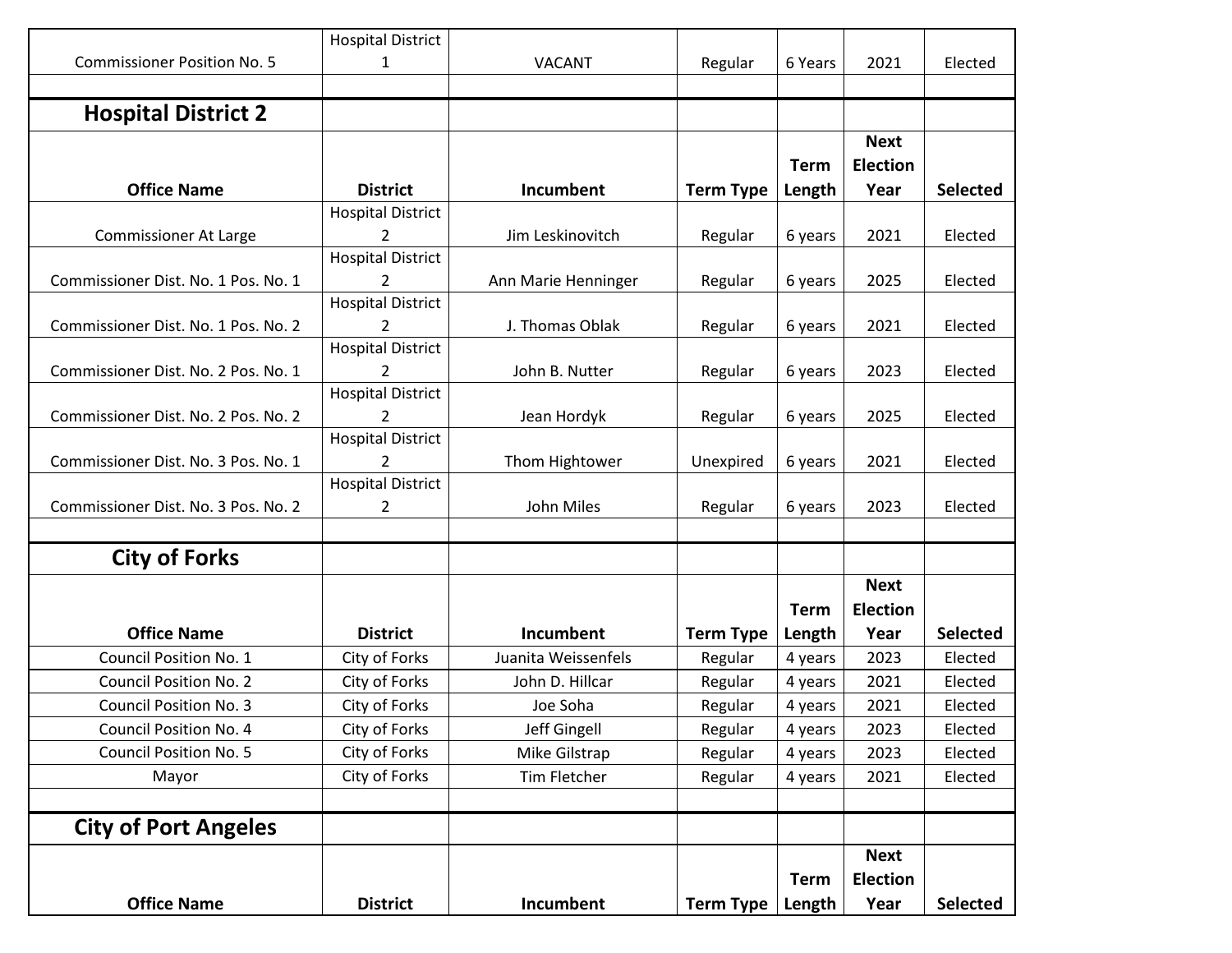| Director Position No. 1       | 121                             | Sarah Methner           | Regular          | 4 years     | 2021            | Elected         |
|-------------------------------|---------------------------------|-------------------------|------------------|-------------|-----------------|-----------------|
|                               | <b>School District</b>          |                         |                  |             |                 |                 |
| <b>Office Name</b>            | <b>District</b><br>Port Angeles | Incumbent               | <b>Term Type</b> | Length      | Year            | <b>Selected</b> |
|                               |                                 |                         |                  | <b>Term</b> | <b>Election</b> |                 |
|                               |                                 |                         |                  |             | <b>Next</b>     |                 |
| <b>School District 121</b>    |                                 |                         |                  |             |                 |                 |
| <b>School - Port Angeles</b>  |                                 |                         |                  |             |                 |                 |
|                               |                                 |                         |                  |             |                 |                 |
| <b>Council Position No. 7</b> | City of Sequim                  | <b>Tom Ferrell</b>      | Regular          | 4 years     | 2023            | Elected         |
| Council Position No. 6        | City of Sequim                  | Keith Larkin            | Appointed        | 4 years     | 2023            | Appointed       |
| <b>Council Position No. 5</b> | City of Sequim                  | <b>Brandon Janisse</b>  | Regular          | 4 years     | 2021            | Elected         |
| Council Position No. 4        | City of Sequim                  | Rachel Anderson         | Appointed        | 4 years     | 2021            | Appointed       |
| <b>Council Position No. 3</b> | City of Sequim                  | <b>Mike Pence</b>       | Appointed        | 4 years     | 2021            | Appointed       |
| <b>Council Position No. 2</b> | City of Sequim                  | Sarah Kincaid           | Appointed        | 4 years     | 2023            | Appointed       |
| Council Position No. 1        | City of Sequim                  | William Armacost        | S&F              | 4 years     | 2023            | Elected         |
| <b>Office Name</b>            | <b>District</b>                 | <b>Incumbent</b>        | <b>Term Type</b> | Length      | Year            | <b>Selected</b> |
|                               |                                 |                         |                  | <b>Term</b> | <b>Election</b> |                 |
|                               |                                 |                         |                  |             | <b>Next</b>     |                 |
| <b>City of Sequim</b>         |                                 |                         |                  |             |                 |                 |
|                               |                                 |                         |                  |             |                 |                 |
| <b>Council Position No. 7</b> | Angeles                         | <b>Brendan Meyer</b>    | Regular          | 4 years     | 2023            | Elected         |
| Council Position No. 6        | Angeles<br>City of Port         | Navarra Carr            | Regular          | 4 years     | 2023            | Elected         |
|                               | City of Port                    |                         |                  |             |                 |                 |
| <b>Council Position No. 5</b> | Angeles                         | Charlie McCaughan       | Regular          | 4 years     | 2023            | Elected         |
|                               | City of Port                    |                         |                  |             |                 |                 |
| <b>Council Position No. 4</b> | Angeles                         | Kate Dexter             | Regular          | 4 years     | 2021            | Elected         |
|                               | City of Port                    |                         |                  |             |                 |                 |
| <b>Council Position No. 3</b> | Angeles                         | Lindsey Schromen-Wawrin | Regular          | 4 years     | 2021            | Elected         |
|                               | City of Port                    |                         |                  |             |                 |                 |
| <b>Council Position No. 2</b> | Angeles                         | Mike French             | Regular          | 4 years     | 2021            | Elected         |
|                               | City of Port                    |                         |                  |             |                 |                 |
| <b>Council Position No. 1</b> | Angeles                         | La Trisha Suggs         | Appointed        | 4 years     | 2021            | Appointed       |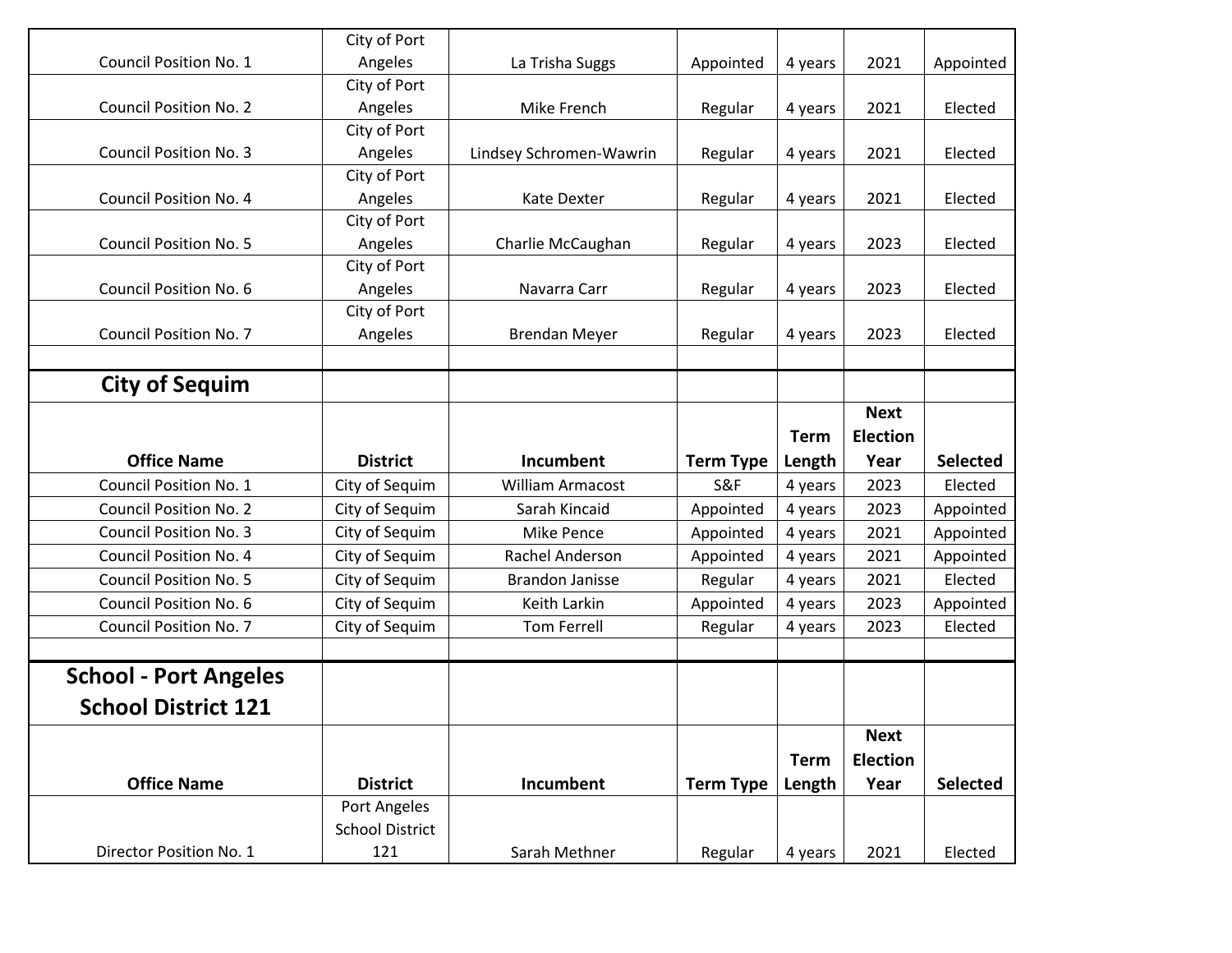| <b>Sequim School District 323</b> |                                                               |                        |                  |                       |                                        |                 |
|-----------------------------------|---------------------------------------------------------------|------------------------|------------------|-----------------------|----------------------------------------|-----------------|
| Director Position No. 5           | District 313                                                  | Dara Peppard           | Regular          | 4 years               | 2023                                   | Elected         |
|                                   | Crescent School                                               |                        |                  |                       |                                        |                 |
| Director Position No. 4           | <b>Crescent School</b><br>District 313                        | Susan Hopper           | Regular          | 4 years               | 2023                                   | Elected         |
| Director Position No. 3           | Crescent School<br>District 313                               | <b>Trisha Haggerty</b> | Regular          | 4 years               | 2023                                   | Elected         |
| Director Position No. 2           | Crescent School<br>District 313                               | Joey Currie            | Appointed        | 4 years               | 2021                                   | Appointed       |
| Director Position No. 1           | Crescent School<br>District 313                               | Sandy Middleton        | Appointed        | 4 years               | 2021                                   | Appointed       |
| <b>Office Name</b>                | <b>District</b>                                               | Incumbent              | <b>Term Type</b> | <b>Term</b><br>Length | <b>Next</b><br><b>Election</b><br>Year | <b>Selected</b> |
| 313                               |                                                               |                        |                  |                       |                                        |                 |
| <b>Crescent School District</b>   |                                                               |                        |                  |                       |                                        |                 |
| Director Position No. 5           | <b>School District</b><br>121                                 | Jacob Wright           | Regular          | 4 years               | 2023                                   | Elected         |
| Director Position No. 4           | <b>School District</b><br>121<br>Port Angeles                 | Sandy Long             | Regular          | 4 years               | 2023                                   | Elected         |
| <b>Director Position No. 3</b>    | <b>School District</b><br>121<br>Port Angeles                 | <b>Katie Marks</b>     | Regular          | 4 years               | 2023                                   | Elected         |
| Director Position No. 2           | Port Angeles<br><b>School District</b><br>121<br>Port Angeles | Cindy Kelly            | Regular          | 4 years               | 2021                                   | Elected         |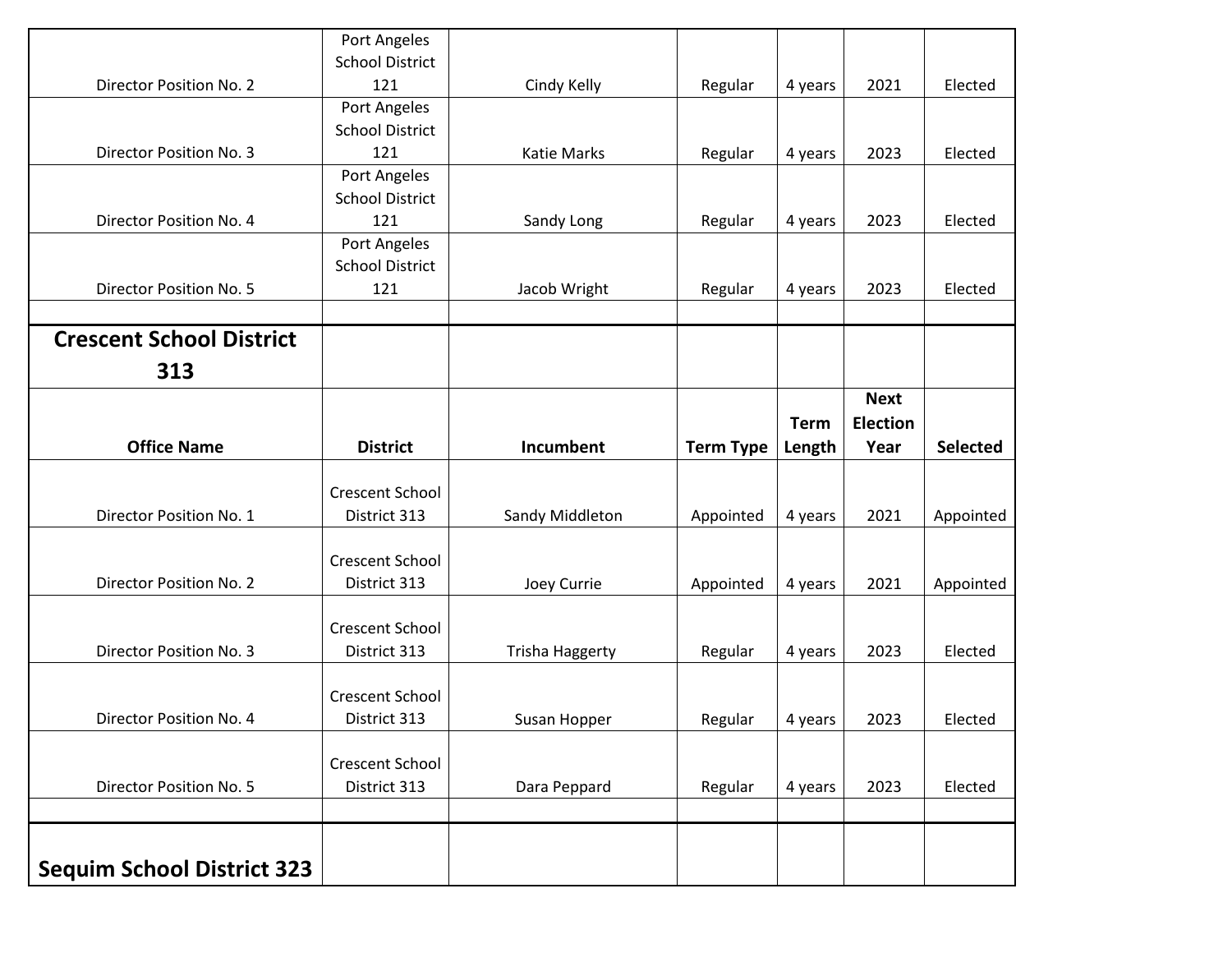|                                   |                        |                           |                  |             | <b>Next</b><br><b>Election</b> |                 |
|-----------------------------------|------------------------|---------------------------|------------------|-------------|--------------------------------|-----------------|
| <b>Office Name</b>                | <b>District</b>        | Incumbent                 |                  | <b>Term</b> | Year                           | <b>Selected</b> |
|                                   | Sequim School          |                           | <b>Term Type</b> | Length      |                                |                 |
| Director District No. 1           | District 323           | Lawrence (Larry) Jeffryes | Regular          | 4 years     | 2023                           | Elected         |
|                                   | Sequim School          |                           |                  |             |                                |                 |
| Director District No. 2           | District 323           | Brian Kuh                 | Regular          | 4 years     | 2021                           | Elected         |
|                                   | Sequim School          |                           |                  |             |                                |                 |
| Director District No. 3           | District 323           | Jim Stoffer               | Regular          | 4 years     | 2023                           | Elected         |
|                                   | Sequim School          |                           |                  |             |                                |                 |
| Director At Large, Position No. 4 | District 323           | <b>Brandino Gibson</b>    | Regular          | 4 years     | 2021                           | Elected         |
|                                   | Sequim School          |                           |                  |             |                                |                 |
| Director At Large, Position No. 5 | District 323           | Eric A. Pickens           | Regular          | 4 years     | 2023                           | Elected         |
|                                   |                        |                           |                  |             |                                |                 |
| <b>Cape Flattery School</b>       |                        |                           |                  |             |                                |                 |
| <b>District 401</b>               |                        |                           |                  |             |                                |                 |
|                                   |                        |                           |                  |             | <b>Next</b>                    |                 |
|                                   |                        |                           |                  | <b>Term</b> | <b>Election</b>                |                 |
| <b>Office Name</b>                | <b>District</b>        | <b>Incumbent</b>          | <b>Term Type</b> | Length      | Year                           | <b>Selected</b> |
|                                   | Cape Flattery          |                           |                  |             |                                |                 |
|                                   | <b>School District</b> |                           |                  |             |                                |                 |
| Director District No. 1           | 401                    | Janine Ledford            | Regular          | 4 years     | 2021                           | Elected         |
|                                   | Cape Flattery          |                           |                  |             |                                |                 |
|                                   | <b>School District</b> |                           |                  |             |                                |                 |
| Director District No. 2           | 401                    | Michael J. Lawrence       | Appointed        | 4 years     | 2023                           | Appointed       |
|                                   | Cape Flattery          |                           |                  |             |                                |                 |
|                                   | <b>School District</b> |                           |                  |             |                                |                 |
| Director District No. 3           | 401                    | LeAnne Fletcher           | Unexpired        | 4 years     | 2021                           | Elected         |
|                                   | Cape Flattery          |                           |                  |             |                                |                 |
|                                   | <b>School District</b> |                           |                  |             |                                |                 |
| Director District No. 4           | 401                    | Donald Rhodes Baker       | Regular          | 4 years     | 2023                           | Elected         |
|                                   | Cape Flattery          |                           |                  |             |                                |                 |
|                                   | <b>School District</b> |                           |                  |             |                                |                 |
| Director District No. 5           | 401                    | <b>Tracey Rascon</b>      | Regular          | 4 years     | 2023                           | Elected         |
|                                   |                        |                           |                  |             |                                |                 |
| <b>Quillayute Valley School</b>   |                        |                           |                  |             |                                |                 |
| <b>District 402</b>               |                        |                           |                  |             |                                |                 |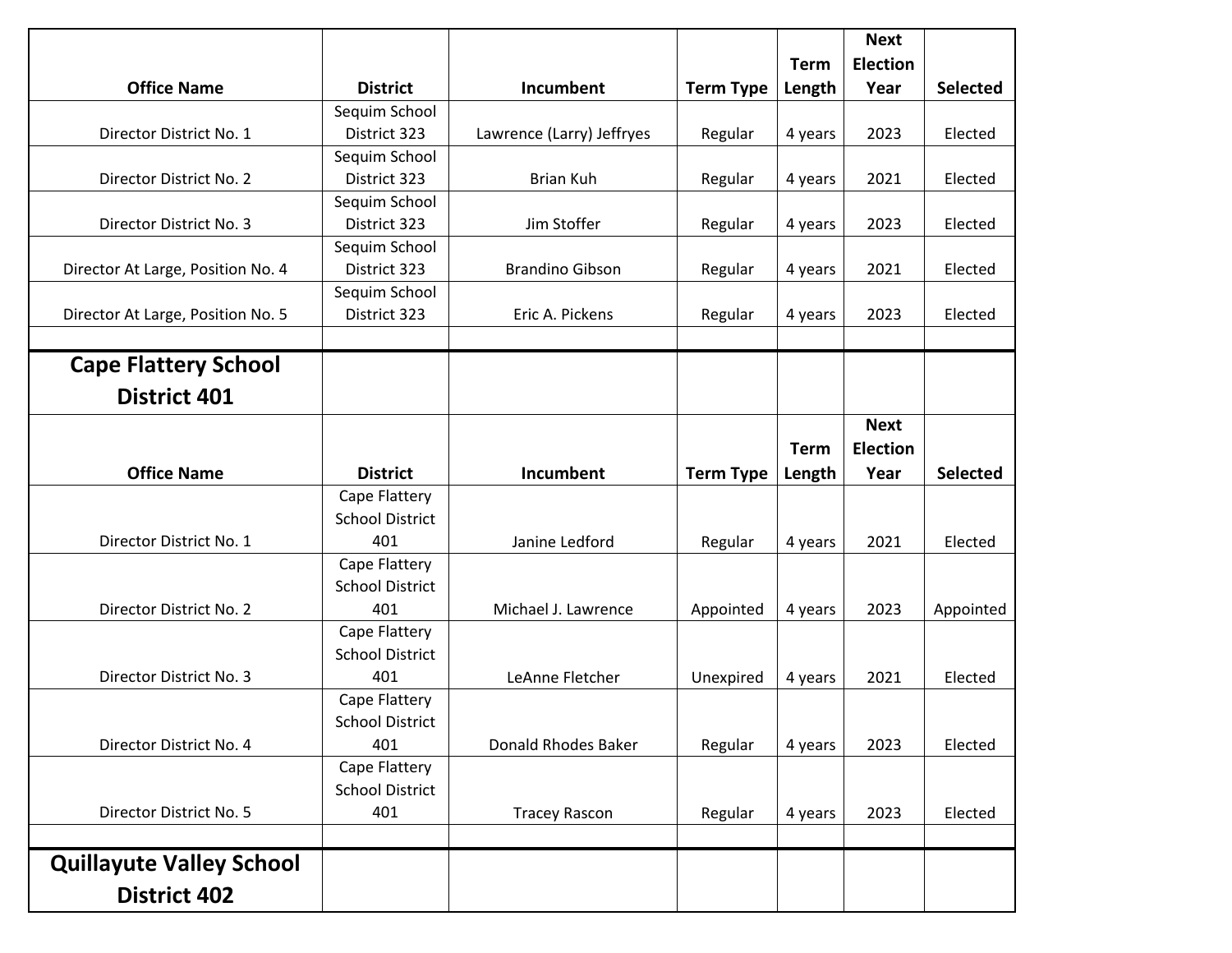| <b>Office Name</b>                 | <b>District</b>        | Incumbent              | <b>Term Type</b> | <b>Term</b><br>Length | <b>Next</b><br><b>Election</b><br>Year | <b>Selected</b> |
|------------------------------------|------------------------|------------------------|------------------|-----------------------|----------------------------------------|-----------------|
|                                    | Quillayute Valley      |                        |                  |                       |                                        |                 |
|                                    | <b>School District</b> |                        |                  |                       |                                        |                 |
| Director District No. 1            | 402                    | <b>Val James Giles</b> | Regular          | 4 years               | 2023                                   | Elected         |
|                                    | Quillayute Valley      |                        |                  |                       |                                        |                 |
|                                    | <b>School District</b> |                        |                  |                       |                                        |                 |
| Director District No. 2            | 402                    | Kevin Hinchen          | Regular          | 4 years               | 2021                                   | Elected         |
|                                    | Quillayute Valley      |                        |                  |                       |                                        |                 |
|                                    | <b>School District</b> |                        |                  |                       |                                        |                 |
| Director District No. 3            | 402                    | <b>Bill Rohde</b>      | Regular          | 4 years               | 2023                                   | Elected         |
|                                    | Quillayute Valley      |                        |                  |                       |                                        |                 |
|                                    | <b>School District</b> |                        |                  |                       |                                        |                 |
| Director District No. 4            | 402                    | Ron Hurn               | Regular          | 4 years               | 2021                                   | Elected         |
|                                    | Quillayute Valley      |                        |                  |                       |                                        |                 |
|                                    | <b>School District</b> |                        |                  |                       |                                        |                 |
| Director District No. 5            | 402                    | <b>Michael Reaves</b>  | Regular          | 4 years               | 2023                                   | Elected         |
|                                    |                        |                        |                  |                       |                                        |                 |
| <b>Fire District 1</b>             |                        |                        |                  |                       |                                        |                 |
|                                    |                        |                        |                  |                       | <b>Next</b>                            |                 |
|                                    |                        |                        |                  | <b>Term</b>           | <b>Election</b>                        |                 |
| <b>Office Name</b>                 | <b>District</b>        | Incumbent              | <b>Term Type</b> | Length                | Year                                   | <b>Selected</b> |
| <b>Commissioner Position No. 1</b> | Fire District 1        | <b>Dustin Kraft</b>    | S&F              | 6 years               | 2023                                   | Elected         |
| <b>Commissioner Position No. 2</b> | Fire District 1        | Chet Hunt              | Regular          | 6 years               | 2023                                   | Elected         |
| <b>Commissioner Position No. 3</b> | Fire District 1        | Neris Biciunas         | S&F              | 6 years               | 2025                                   | Elected         |
| <b>Commissioner Position No. 4</b> | Fire District 1        | Giancarlo Buonpane     | Regular          | 6 years               | 2025                                   | Elected         |
| <b>Commissioner Position No. 5</b> | Fire District 1        | Anthony (Tony) Romberg | Unexpired        | 6 years               | 2021                                   | Elected         |
| <b>Fire District 2</b>             |                        |                        |                  |                       |                                        |                 |
|                                    |                        |                        |                  |                       | <b>Next</b>                            |                 |
|                                    |                        |                        |                  | <b>Term</b>           | <b>Election</b>                        |                 |
| <b>Office Name</b>                 | <b>District</b>        | Incumbent              | <b>Term Type</b> | Length                | Year                                   | <b>Selected</b> |
|                                    | Fire District 2        | <b>Tom Martin</b>      | Regular          | 6 years               | 2023                                   | Elected         |
| <b>Commissioner Position No. 1</b> |                        |                        |                  |                       |                                        |                 |
| <b>Commissioner Position No. 2</b> | Fire District 2        | David R. Whitney       | Regular          | 6 years               | 2021                                   | Elected         |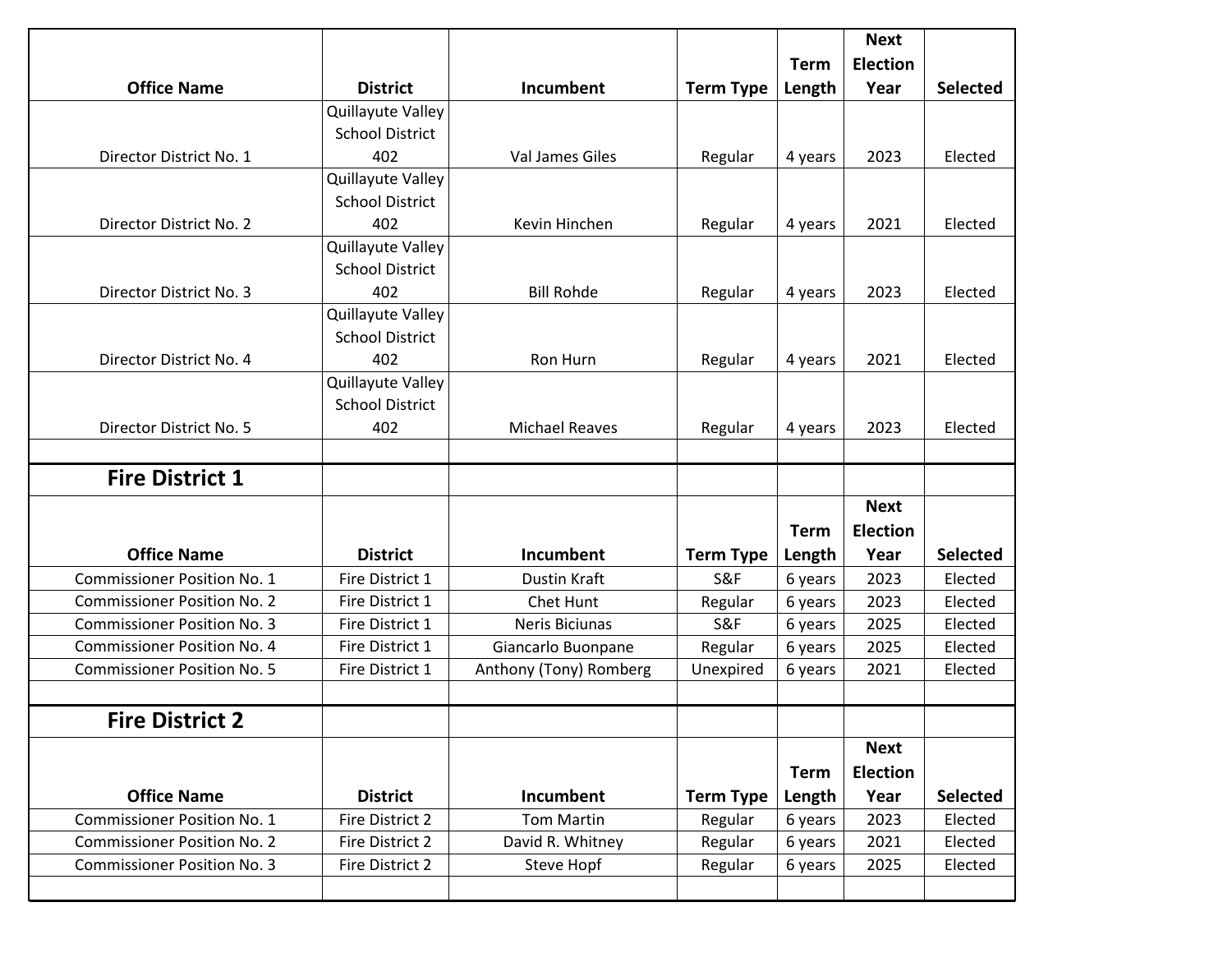| <b>Fire District 3</b>             |                 |                         |                  |             |                                |                 |
|------------------------------------|-----------------|-------------------------|------------------|-------------|--------------------------------|-----------------|
|                                    |                 |                         |                  | <b>Term</b> | <b>Next</b><br><b>Election</b> |                 |
| <b>Office Name</b>                 | <b>District</b> | <b>Incumbent</b>        | <b>Term Type</b> | Length      | Year                           | <b>Selected</b> |
| <b>Commissioner Position No. 1</b> | Fire District 3 | G. Michael Gawley       | S&F              | 6 years     | 2021                           | Elected         |
| <b>Commissioner Position No. 2</b> | Fire District 3 | Steven Chinn            | S&F              | 6 years     | 2023                           | Elected         |
| <b>Commissioner Position No. 3</b> | Fire District 3 | William (Bill) Miano    | Regular          | 6 years     | 2025                           | Elected         |
| <b>Fire District 4</b>             |                 |                         |                  |             |                                |                 |
|                                    |                 |                         |                  | <b>Term</b> | <b>Next</b><br><b>Election</b> |                 |
| <b>Office Name</b>                 | <b>District</b> | <b>Incumbent</b>        | <b>Term Type</b> | Length      | Year                           | <b>Selected</b> |
| <b>Commissioner Position No. 1</b> | Fire District 4 | Marcus (Ben) Pacheco    | Regular          | 6 years     | 2023                           | Elected         |
| <b>Commissioner Position No. 2</b> | Fire District 4 | Mary Elizabeth Bower    | Regular          | 6 years     | 2023                           | Elected         |
| <b>Commissioner Position No. 3</b> | Fire District 4 | Sam Nugent              | Regular          | 6 years     | 2025                           | Elected         |
| <b>Commissioner Position No. 4</b> | Fire District 4 | <b>Terry Barnett</b>    | Unexpired        | 6 years     | 2021                           | Elected         |
| <b>Commissioner Position No. 5</b> | Fire District 4 | Sherrie "Lynne" Kastner | S&F              | 6 years     | 2025                           | Elected         |
| <b>Fire District 5</b>             |                 |                         |                  |             |                                |                 |
|                                    |                 |                         |                  | <b>Term</b> | <b>Next</b><br><b>Election</b> |                 |
| <b>Office Name</b>                 | <b>District</b> | <b>Incumbent</b>        | <b>Term Type</b> | Length      | Year                           | <b>Selected</b> |
| <b>Commissioner Position No. 1</b> | Fire District 5 | Roy (Spider) Wright     | Regular          | 6 years     | 2023                           | Elected         |
| <b>Commissioner Position No. 2</b> | Fire District 5 | Greg Bellamy Sr.        | Unexpired        | 6 years     | 2021                           | Elected         |
| <b>Commissioner Position No. 3</b> | Fire District 5 | Danny G. Ahrens         | S&F              | 6 years     | 2025                           | Elected         |
| <b>Fire District 6</b>             |                 |                         |                  |             |                                |                 |
|                                    |                 |                         |                  | <b>Term</b> | <b>Next</b><br><b>Election</b> |                 |
| <b>Office Name</b>                 | <b>District</b> | Incumbent               | <b>Term Type</b> | Length      | Year                           | <b>Selected</b> |
| <b>Commissioner Position No. 1</b> | Fire District 6 | <b>Scott Horton</b>     | Regular          | 6 years     | 2023                           | Elected         |
| <b>Commissioner Position No. 2</b> | Fire District 6 | Robert (Chip) Keen      | Regular          | 6 years     | 2025                           | Elected         |
| <b>Commissioner Position No. 3</b> | Fire District 6 | <b>Thomas Rosmond</b>   | Regular          | 6 years     | 2021                           | Elected         |
| <b>Park and Recreation -</b>       |                 |                         |                  |             |                                |                 |
| <b>Clallam County District 1</b>   |                 |                         |                  |             |                                |                 |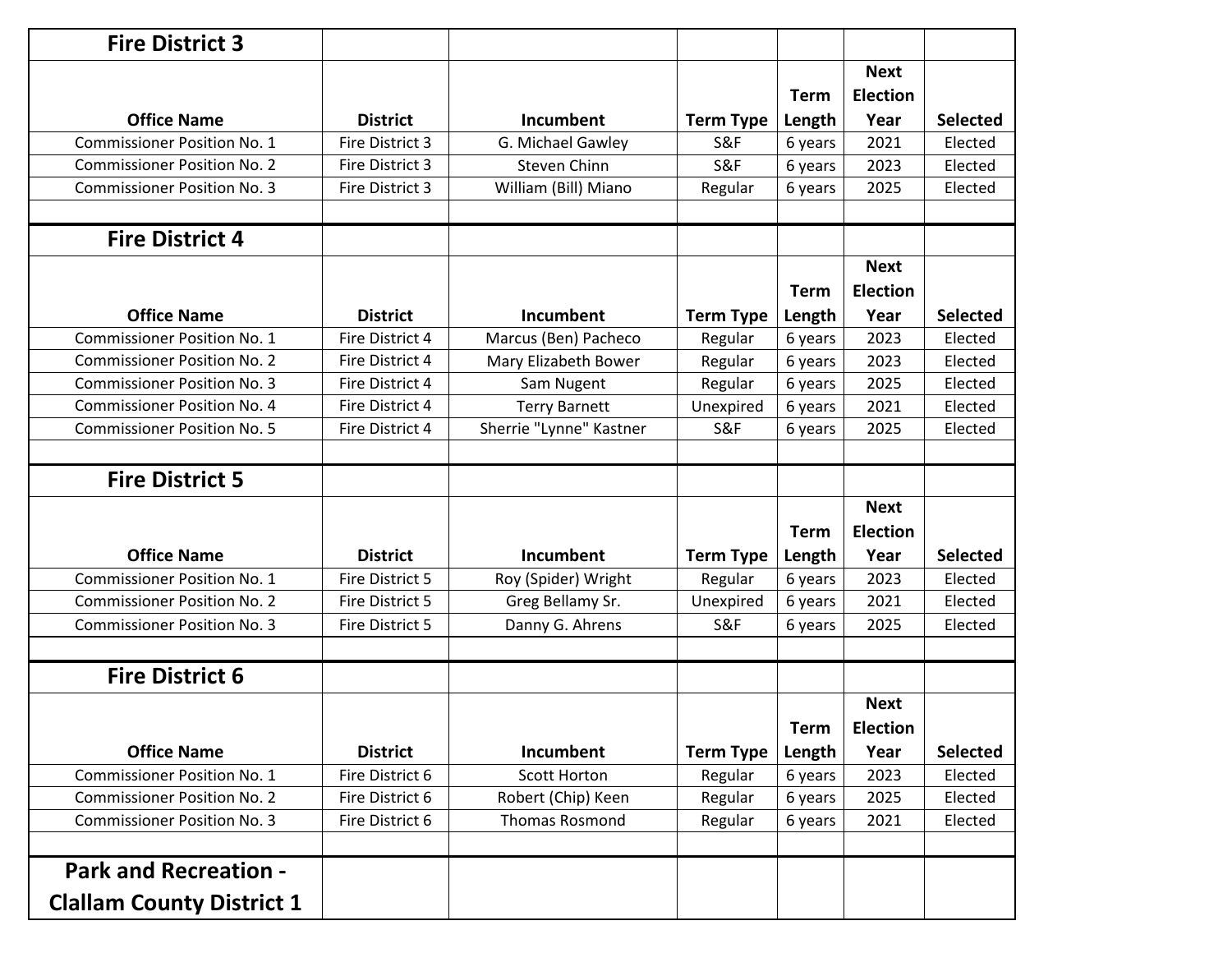| <b>Office Name</b>                 | <b>District</b>          | Incumbent               | <b>Term Type</b> | <b>Term</b><br>Length | <b>Next</b><br><b>Election</b><br>Year | <b>Selected</b> |
|------------------------------------|--------------------------|-------------------------|------------------|-----------------------|----------------------------------------|-----------------|
|                                    |                          |                         |                  |                       |                                        |                 |
|                                    | Park Rec Clallam         |                         |                  |                       |                                        |                 |
| <b>Commissioner Position No. 1</b> | County District 1        | Ray Henninger           | Unexpired        | 4 years               | 2021                                   | Elected         |
|                                    |                          |                         |                  |                       |                                        |                 |
|                                    | Park Rec Clallam         |                         |                  |                       |                                        |                 |
| <b>Commissioner Position No. 2</b> | County District 1        | <b>Frank Pickering</b>  | Regular          | 4 years               | 2021                                   | Elected         |
|                                    |                          |                         |                  |                       |                                        |                 |
|                                    | Park Rec Clallam         |                         |                  |                       |                                        |                 |
| <b>Commissioner Position No. 3</b> | County District 1        | <b>Chuck Nagel</b>      | Regular          | 4 years               | 2023                                   | Elected         |
|                                    |                          |                         |                  |                       |                                        |                 |
|                                    | Park Rec Clallam         |                         |                  |                       |                                        |                 |
| <b>Commissioner Position No. 4</b> | County District 1        | Al Mundy                | S&F              | 4 years               | 2023                                   | Elected         |
|                                    | Park Rec Clallam         |                         |                  |                       |                                        |                 |
| <b>Commissioner Position No. 5</b> | County District 1        | J. Mike Rudd            | Regular          | 4 years               | 2023                                   | Elected         |
|                                    |                          |                         |                  |                       |                                        |                 |
| <b>Park and Recreation -</b>       |                          |                         |                  |                       |                                        |                 |
| <b>Quillayute District</b>         |                          |                         |                  |                       |                                        |                 |
|                                    |                          |                         |                  |                       | <b>Next</b>                            |                 |
|                                    |                          |                         |                  | <b>Term</b>           | <b>Election</b>                        |                 |
| <b>Office Name</b>                 | <b>District</b>          | <b>Incumbent</b>        | <b>Term Type</b> | Length                | Year                                   | <b>Selected</b> |
|                                    |                          |                         |                  |                       |                                        |                 |
|                                    | <b>Park Rec District</b> |                         |                  |                       |                                        |                 |
| <b>Commissioner Position No. 1</b> | Quillayute               | <b>Donald Grafstrom</b> | Regular          | 4 years               | 2021                                   | Elected         |
|                                    |                          |                         |                  |                       |                                        |                 |
|                                    | Park Rec District        |                         |                  |                       |                                        |                 |
| <b>Commissioner Position No. 2</b> | Quillayute               | Susie Brandelius        | Appointed        | 4 years               | 2021                                   | Appointed       |
|                                    |                          |                         |                  |                       |                                        |                 |
|                                    | Park Rec District        |                         |                  |                       |                                        |                 |
| <b>Commissioner Position No. 3</b> | Quillayute               | David Gedlund           | Regular          | 4 years               | 2023                                   | Elected         |
|                                    | Park Rec District        |                         |                  |                       |                                        |                 |
| <b>Commissioner Position No. 4</b> | Quillayute               | Nedra Reed              | Regular          | 4 years               | 2023                                   | Elected         |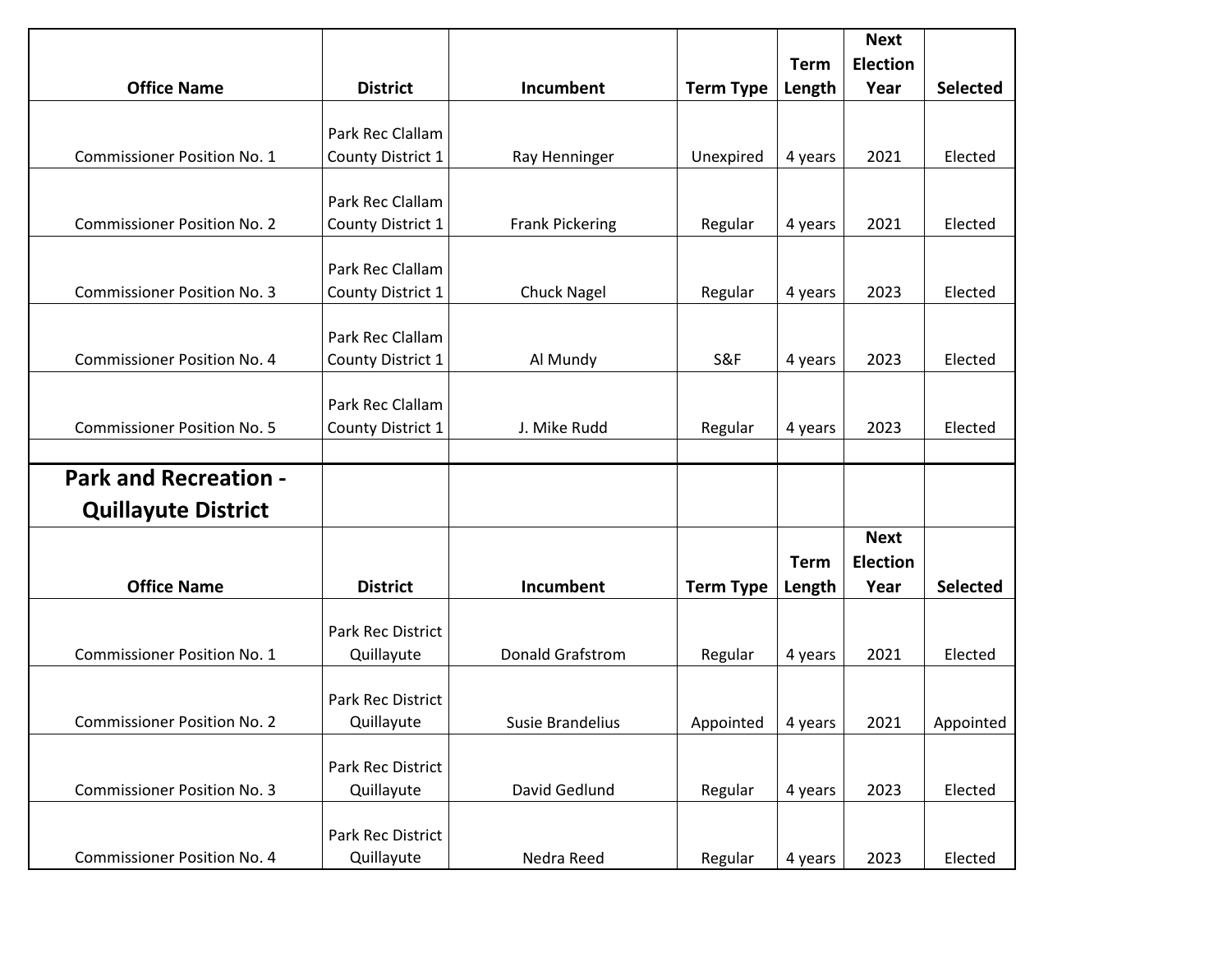|                                    | Park Rec District     |                      |                  |             |                 |                 |
|------------------------------------|-----------------------|----------------------|------------------|-------------|-----------------|-----------------|
| <b>Commissioner Position No. 5</b> | Quillayute            | Gordon Gibbs         | Regular          | 4 years     | 2023            | Elected         |
|                                    |                       |                      |                  |             |                 |                 |
| <b>Water District - Black</b>      |                       |                      |                  |             |                 |                 |
| <b>Diamond</b>                     |                       |                      |                  |             |                 |                 |
|                                    |                       |                      |                  |             | <b>Next</b>     |                 |
|                                    |                       |                      |                  | <b>Term</b> | <b>Election</b> |                 |
| <b>Office Name</b>                 | <b>District</b>       | Incumbent            | <b>Term Type</b> | Length      | Year            | <b>Selected</b> |
|                                    | <b>Water District</b> |                      |                  |             |                 |                 |
| <b>Commissioner Position No. 1</b> | <b>Black Diamond</b>  | Annie O'Rourke       | Regular          | 6 years     | 2023            | Elected         |
|                                    | <b>Water District</b> |                      |                  |             |                 |                 |
| <b>Commissioner Position No. 2</b> | <b>Black Diamond</b>  | Sarah Martinez       | Regular          | 6 years     | 2021            | Elected         |
|                                    | <b>Water District</b> |                      |                  |             |                 |                 |
| <b>Commissioner Position No. 3</b> | <b>Black Diamond</b>  | Steve Zenovic        | S&F              | 6 years     | 2025            | Elected         |
|                                    |                       |                      |                  |             |                 |                 |
| <b>Water District - Sunland</b>    |                       |                      |                  |             |                 |                 |
|                                    |                       |                      |                  |             | <b>Next</b>     |                 |
|                                    |                       |                      |                  | <b>Term</b> | <b>Election</b> |                 |
| <b>Office Name</b>                 | <b>District</b>       | Incumbent            | <b>Term Type</b> | Length      | Year            | <b>Selected</b> |
|                                    | <b>Water District</b> |                      |                  |             |                 |                 |
| <b>Commissioner Position No. 1</b> | Sunland               | Jim Larison          | Regular          | 6 years     | 2025            | Elected         |
|                                    | <b>Water District</b> |                      |                  |             |                 |                 |
| <b>Commissioner Position No. 2</b> | Sunland               | Gary Fortmann        | Regular          | 6 years     | 2023            | Elected         |
|                                    | <b>Water District</b> |                      |                  |             |                 |                 |
| <b>Commissioner Position No. 3</b> | Sunland               | Alan Frank           | Appointed        | 6 years     | 2021            | Appointed       |
|                                    |                       |                      |                  |             |                 |                 |
| <b>Charter Review</b>              |                       |                      |                  |             |                 |                 |
| <b>Commission 1</b>                |                       |                      |                  |             |                 |                 |
|                                    |                       |                      |                  |             | <b>Next</b>     |                 |
|                                    |                       |                      |                  | <b>Term</b> | <b>Election</b> |                 |
| <b>Office Name</b>                 | <b>District</b>       | Incumbent            | <b>Term Type</b> | Length      | Year            | <b>Selected</b> |
|                                    |                       | <b>Candace Pratt</b> |                  |             |                 |                 |
|                                    |                       | Jim Stoffer          |                  |             |                 |                 |
| Charter Review Commission - Comm.  | <b>Charter Review</b> | Sue Erzen            |                  |             |                 |                 |
| Dist No. 1                         | Commission 1          | Tony Corrado         | Regular          | 5 years     | 2024            | Elected         |